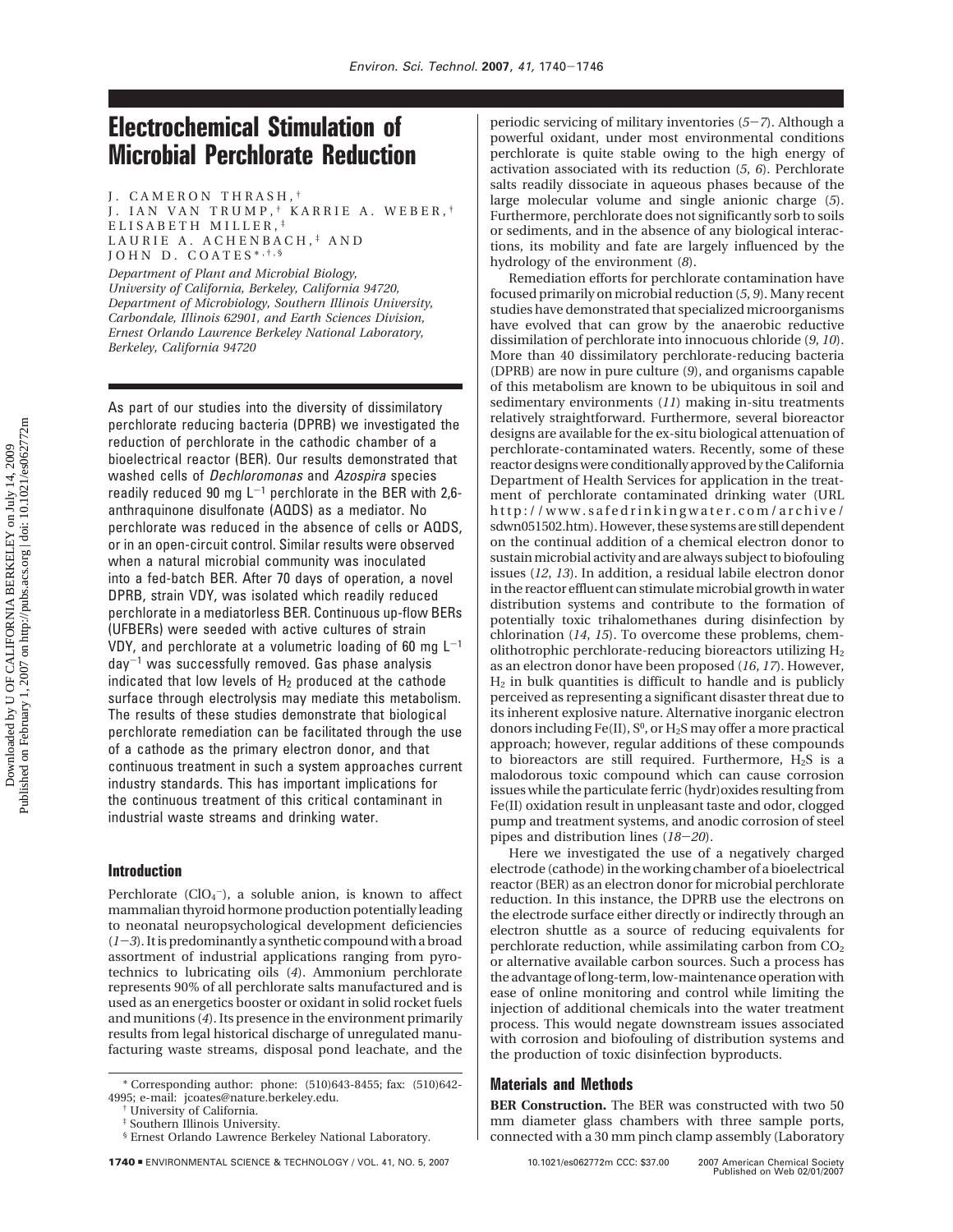Glass Apparatus, Berkeley, CA). Chambers were separated with a cation exchange membrane (Nafion 117). Sample ports were sealed with thick butyl rubber stoppers and aluminum crimp seals. The electrodes were  $2.5 \times 1.25 \times 7.5$  cm<sup>3</sup> unpolished graphite (G-10 Graphite Engineering and Sales, Greenville, MI) connected with watertight threaded fittings (Impulse, San Diego, CA) to wires and sealed with conductive silver epoxy (Epoxy Technology, Billerica, MA). Wires were fed through stoppers in the top of each chamber. Prior to initial use and before each use thereafter, the electrodes were washed repeatedly in 1 N HCl to remove residual minerals and any biomass buildup and rinsed in sterile deionized water. The silver (Ag/AgCl) reference electrode (Warner Instruments, Hamden, CT) was threaded through a butyl stopper after sterilization with ethanol. Prior to inoculation, the chambers and all stoppers were autoclaved to ensure sterility and subsequently flushed with filter sterilized (0.22  $\mu$ m pore size) N<sub>2</sub>-CO<sub>2</sub> (80:20; v/v) gas. Throughout the study, the anodic chamber was filled with presterilized, anaerobic 30 mM (1.83 g  $L^{-1}$ ) bicarbonate buffer (pH 6.8) while the cathodic chamber was filled with either bicarbonate buffer (cell suspensions) or basal growth medium (enrichment/ growth studies) outlined below and amended with perchlorate as the sole electron acceptor. Unless otherwise noted, 500  $\mu$ M AQDS (183 mg L<sup>-1</sup>) was added as an appropriate electron shuttle. The growth medium was further amended with acetate (5.9 mg  $\mathbf{L}^{-1}$ ) as a suitable carbon source. Both chambers were bubbled continuously with filtered (0.22 *µ*m pore size)  $N_2$ -CO<sub>2</sub> (80:20; v/v) gas to ensure anaerobic operation and maintenance of pH throughout operation. A custom-built potentiostat (Berkeley BioScientific; Dublin, Ireland) was connected to a digital multimeter (Thurlby Thandar Instruments, Cambridgeshire, U.K.) for control of the electrochemical potential.

When run in continuous-flow experiments, 1/16 in. i.d. Norprene tubing (Saint Gobain Performance Plastics, Paris, France) was threaded through 1 mL syringe housings embedded in butyl stoppers in the ports of the cathodic chamber. Flow was established using a peristaltic pump (Rainin, Oakland, CA). The cathodic chamber was filled with powdered graphite that was held in place by a thin (0.5 cm) layer of acid washed sand. A single unpolished graphite (G-10 Graphite Engineering and Sales, Greenville, MI) electrode connected with watertight threaded fittings (Impulse, San Diego, CA) to wires and sealed with conductive silver epoxy (Epoxy Technology, Billerica, MA) was plunged into the powdered graphite bed to ensure electrical conductivity. The influent was pumped in an up-flow mode through the graphite bed, which was maintained at a potential difference of 500 mV relative to the reference electrode. The reactor was inoculated (10% by volume) with an active perchloratereducing culture of strain VDY which was spun down and resuspended in an equal volume of anoxic sterile growth media prior to injection into the graphite bed through the influent port.

**Medium and Culturing Conditions.**All pure cultures were obtained from lab stocks except strain VDY which was isolated in this study. Standard anaerobic culturing techniques were used throughout (*21*-*23*). The medium was boiled and cooled under  $N_2$ -CO<sub>2</sub> (80:20) to remove dissolved O<sub>2</sub> and then dispensed into anaerobic pressure tubes or serum bottles under  $N_2$ – $CO_2$ , capped with thick butyl rubber stoppers, and sterilized by autoclaving. The basal medium was the bicarbonate-buffered freshwater medium that had previously been used for culturing perchlorate-reducing bacteria (*24*). Unless otherwise noted, sodium salts of acetate and perchlorate at 10 mM each (590 and 990 mg L-1, respectively) were added from sterile anoxic aqueous stocks as the electron donor and acceptor, respectively.

Alternative electron donors and acceptors were added from sterile anoxic aqueous stocks prepared from the sodium salts to give final concentrations of 10 mM in the culture medium. All culture incubations were performed at room temperature without agitation in the dark.

**Washed Cell Suspensions.** Cells were pregrown anaerobically in 1 L volumes with acetate (590 mg  $L^{-1}$ ) as the electron donor and perchlorate (990 mg  $L^{-1}$ ) as the sole electron acceptor. After 18 h incubation, the cells were harvested by centrifugation (3000  $\times$  *g*) and washed with anoxic bicarbonate buffer (2.5 g  $L^{-1}$ ) under a N<sub>2</sub>-CO<sub>2</sub> (80:20; v/v) headspace. Washed cells were resuspended in anoxic bicarbonate buffer (1 mL) and sealed in a 10 mL serum vial with a butyl stopper under the same headspace.

**DPRB Isolation.** Perchlorate-reducing enrichments were established by transferring 1 g of electrode surface scrapings into 9 mL of prepared anoxic medium under a gas stream of  $N_2$ –CO<sub>2</sub> (80:20; v/v). Acetate (590 mg L<sup>-1</sup>) was the electron donor, and perchlorate (990 mg  $L^{-1}$ ) was the electron acceptor. Incubations were done at 30 °C in the dark. Positive enrichments were identified by visual increase in optical density and by microscopic examination. Once a positive enrichment was established, the perchlorate-reducing culture was transferred (10% inoculum) into 9 mL of fresh anoxic medium. Isolated colonies were obtained from transfers of positive enrichments by the standard agar shake-tube technique outlined previously (*24*) with acetate as the sole electron donor and perchlorate (590 and 990 mg  $L^{-1}$ , respectively) as the sole electron acceptor.

**16s rRNA Gene Sequencing and Analysis.** Cells from 10-mL cultures of the isolated perchlorate reducing bacteria were harvested by centrifugation, resuspended in 40 *µ*L sterile water, and lysed by the addition of  $5 \mu L$  chloroform with a 10 min incubation at 95 °C. Primers specific to bacterial 16S rDNA (8F: 5′-AGAGTTTGATCCTGGCTCAG-3′; 1525R: 5′-AAGGAGGTGATCCAGCC-3′) were used in a polymerase chain reaction (PCR) that consisted of 10 mM Tris-HCl (pH 9.0), 50 mM KCl, 0.1% Triton X-100, 1.2 mM MgCl<sub>2</sub>, 0.2 mM each dNTP, 75 ng of each primer, 0.5 *µ*L Taq polymerase (Gibco/BRL), and 1 *µ*L of lysed cells in a 50 *µ*L reaction. Amplifications were performed at these parameters: 94 °C for 3 min, followed by 30 cycles of 94 °C for 1 min, 55 °C for 1 min, and 72 °C for 2 min with a final incubation of 10 min at 72 °C. The amplification products were gel-purified (GeneClean II, BIO101) and cycle sequenced (ThermoSequenase, Amersham) using internal primers. Sequence entry and manipulation was performed with the MacVector 8.1 sequence analysis software program for the Macintosh (Oxford Molecular). Sequences of select 16S rRNAs were downloaded from the Ribosomal Database Project (*25*) and Genbank (*26*) into the computer program SeqApp (*27*). The partial 16S rDNA sequence (636 bp) from strain VDY was manually added to the alignment using secondary structure information for proper alignment. Distance analysis of the aligned sequences was performed using PAUP\* 4.0d65 (*28*).

**Analytical Methods.** All experimental analyses were performed in triplicate to ensure reproducibility, and the results are expressed as the mean of these determinations. The concentration of perchlorate in cultures was determined using ion chromatography as previously described (*29*). Cell growth in active cultures was monitored by optical density at 600 nm (OD600), and by total direct cell count using phasecontrast microscopy as previously described (*11*).

#### **Results**

**Bioelectrical Reduction of Perchlorate by Pure Cultures of DPRB.** Active washed cell suspensions of *Dechloromonas agitata*, *D. aromatica*, and *Azospira suillum*, three representatives of the environmentally dominant perchlorate reducing bacterial genera, readily reduced 99 mg L-<sup>1</sup> per-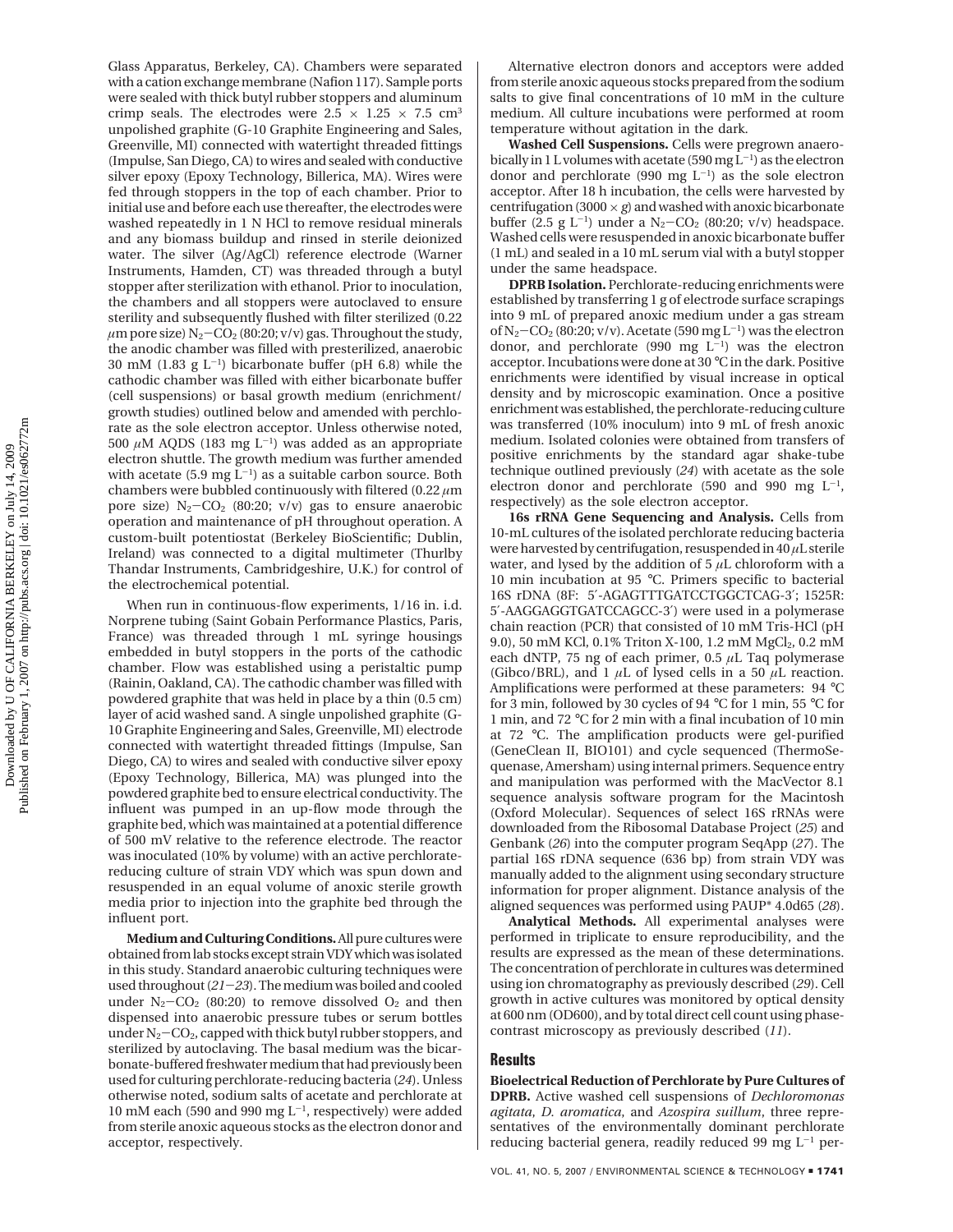

**FIGURE 1. Perchlorate reduction by washed whole cell suspensions of Azospira suillum strain PS using acetate or the BER cathode as the primary electron donor. Closed circles depict perchlorate reduction in the BER, closed triangles depict perchlorate reduction with acetate (50 mg L**-**<sup>1</sup> ), and open circles depict perchlorate reduction in the open-circuit control.**

chlorate over a 24 h trial when incubated in the cathodic chamber of the electrochemical cell at a poised potential of -450 mV (relative to the Ag reference electrode) containing 183 mg  $L^{-1}$  (500  $\mu$ M) 2,6-anthraquinone disulfonate (AQDS) (Figure 1). In all cases, the rate and extent of perchlorate reduction were almost identical to those observed in the positive control to which acetate (59 mg  $L^{-1}$ ) was added as the sole electron donor (Figure 1). In contrast, no significant perchlorate reduction was observed in identical incubations in which the electrical circuit was incomplete (open-circuit control) (Figure 1), suggesting that perchlorate reduction was an enzymatically mediated reaction using electrons derived from the surface of the cathode. Although perchlorate was continuously removed, none of the tested DPRB (*D. agitata*, *D. aromatica*, or *A. suillum*) grew in the BER (as determined by microscopic observation and change in optical density at 600 nm), when similar experiments were performed in the BER using basal growth medium amended with 5.9 mg  $L^{-1}$ acetate as a suitable carbon source (data not shown).

In all incubations, no significant perchlorate reduction occurred relative to the open-circuit control if the AQDS was omitted from the medium even after an extended incubation period of 72 h (data not shown). In order to ensure that the observed perchlorate reduction was not due to the biological catabolism of the added AQDS, perchlorate concentrations were monitored in active anaerobic cultures of *D. agitata* incubated with AQDS as the sole electron donor in sealed serum vials. Again, no perchlorate reduction was observed unless acetate was added as an additional electron donor (data not shown). In contrast, if AH2DS (the reduced hydroquinone form of AQDS) was provided,*D. agitata* readily reduced the perchlorate with the concomitant oxidation of the AH2DS to AQDS (Figure 2). In the absence of either perchlorate or cells, no AH2DS oxidation was apparent, and in the absence of AH2DS, no perchlorate reduction was observed data not shown). Analysis of the concentration of AQDS and AH2DS in the medium during incubation revealed that the total anthraquinone concentration remained constant during incubation and was not being biodegraded as a carbon source by the organisms (data not shown). Furthermore, the oxidation of 1.54 g  $L^{-1}$  (4.2 mM) AH<sub>2</sub>DS resulted in the reduction of 98 mg  $L^{-1}$  (0.99 mM) of



**FIGURE 2. Perchlorate reduction coupled to oxidation of the reduced hydroquinone form of the quinone electron shuttle AH2DS in anaerobic batch culture by Dechloromonas agitata strain CKB. Closed circles depict perchlorate reduction in the presence of 5 mM AH2DS, closed triangles depict AH2DS oxidation in the presence of 2.5 mM perchlorate, and open circles depict perchlorate reduction in the presence of 5 mM AQDS.**

perchlorate giving a stoichiometry of 4.24, which is 106% of the theoretical value according to

$$
4C_{14}H_8O_8S_2^{2-} (AH_2DS) + ClO_4^- \rightarrow 4C_{14}H_6O_8S_2^{2-}
$$
  
(AQDS) + Cl<sup>-</sup> + 4H<sub>2</sub>O

These results indicate that perchlorate reduction in the BER was microbially mediated by electrons being shuttled from the cathode surface to the bacterial cells by the AQDS.

**Bioelectrical Reduction of Perchlorate by Natural DPRB Populations.** Significant perchlorate removal was observed under growth conditions when the cathodic chamber of the BER was filled with sterile anoxic basal media amended with perchlorate, 183 mg L<sup>-1</sup> (500  $\mu$ M) AQDS, poised at -500 mV (vs Ag/AgCl), and inoculated with 10% v/v water from Strawberry Creek on the UC Berkeley campus that had been filtered with 11  $\mu$ m filter paper. Over the first three weeks, almost 200 mg  $L^{-1}$  perchlorate was removed in the enrichment compared to an open-circuit control (Figure 3). At this time, the medium in both the open- and closed-circuit BERs was amended with 0.1 mg  $L^{-1}$  yeast extract for continued cell maintenance. As expected, this resulted in a sharp increase in the amount of perchlorate consumed in both systems, but thereafter perchlorate levels stabilized in the open-circuit control while the closed-circuit BER continued to remove perchlorate. An amendment of perchlorate and an additional  $0.1 \,\mathrm{mg}\, \mathrm{L}^{-1}$  yeast extract at day 30 showed similar results, and after 70 days of operation, the closed-circuit enrichment had removed 1000 mg L-<sup>1</sup> more perchlorate than the open-circuit control.

**Isolation and Characterization of Strain VDY.**To identify some of the DPRB present in the BER inoculated with Strawberry Creek groundwater, samples (1 g) were scraped from the surface of the cathode after the 70-day incubation and transferred into fresh basal medium with acetate as the electron donor and perchlorate as the sole electron acceptor. After two weeks incubation, growth was visually apparent in the primary enrichments of these samples. These enrichments were transferred into fresh basal medium (10% inoculum) where good growth was again observed after 24 h as determined by increase in optical density and micro-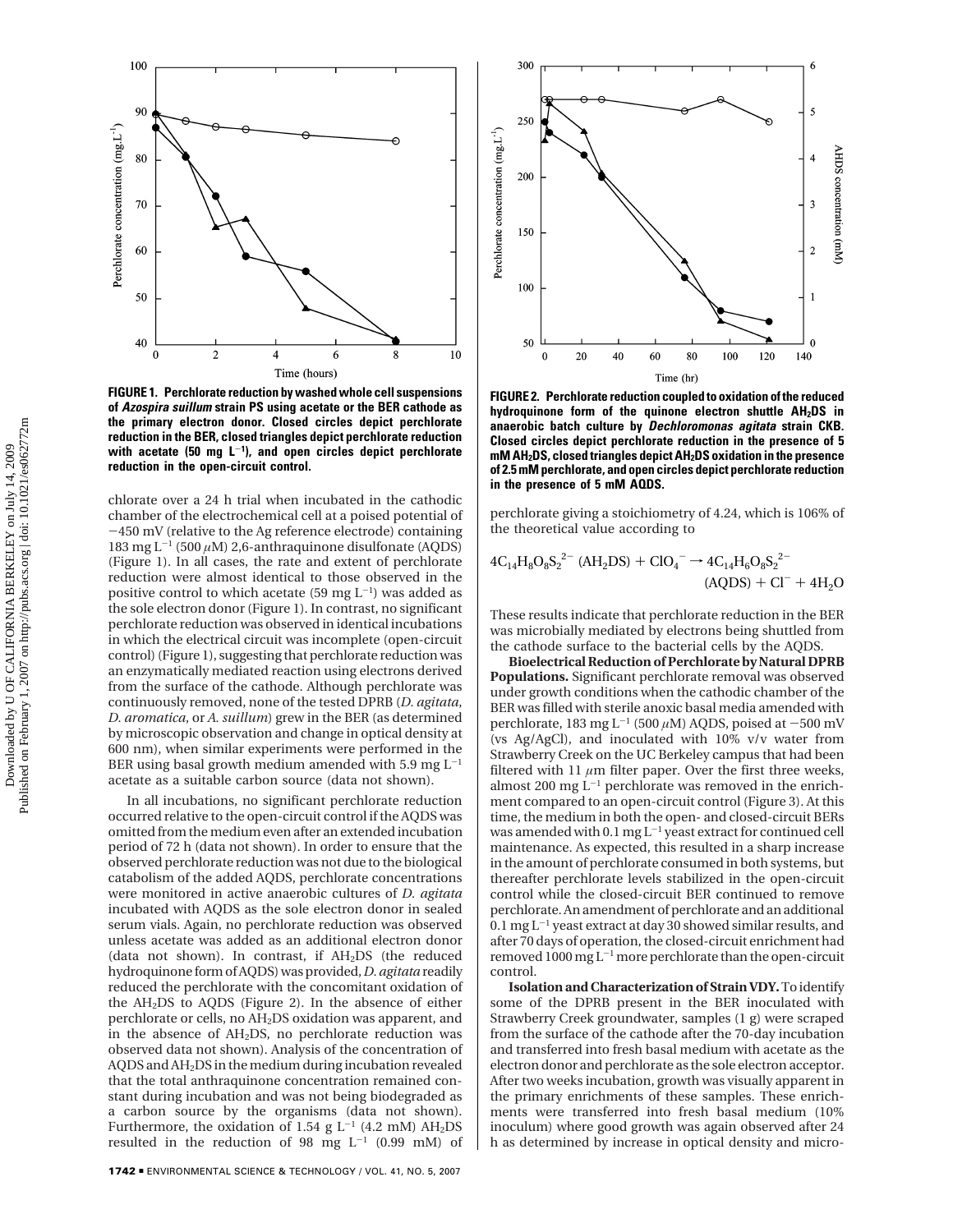

**FIGURE 3. Cumulative perchlorate reduction in the bioelectrical reactor and open-circuit control by the indigenous dissimilatory perchlorate-reducing population in Strawberry Creek waters collected from UC Berkeley campus. Closed circles depict cumulative perchlorate removal in the BER, and open circles depict cumulative perchlorate removal in the open-circuit control.**

scopic examination. Highly enriched, perchlorate-reducing cultures were obtained by sequential transfer over the following week prior to serial dilution into agar tubes. Small (1-2 mm diameter) pink colonies of consistent morphology were apparent after two weeks of incubation, and a dissimilatory perchlorate-reducing isolate, strain VDY, was selected for further characterization.

Strain VDY was a gram-negative, facultative anaerobe. Cells, 0.2 *µ*m diameter by 7 *µ*m length, showed a consistent spirillum morphology. Strain VDY completely oxidized organic electron donors to  $CO<sub>2</sub>$  in the presence of a suitable electron acceptor. Alternatively, strain VDY grew fermentatively in anoxic basal medium amended with glucose (1.80  $g L^{-1}$ ), yeast extract (0.1  $g L^{-1}$ ), and casamino acids (0.1  $g$  $L^{-1}$ ). Spores were not visible in wet-mounts by phase contrast microscopy, and no growth was observed in fresh acetateperchlorate medium after pasteurization at 80 °C for 3 min. In addition to acetate, strain VDY used lactate, AH2DS, ethanol, and  $H_2$  as electron donors and perchlorate, chlorate, nitrate, or  $O<sub>2</sub>$  as electron acceptors. Analyses of the partial 16S rDNA sequence (636 bp) indicated that strain VDY was closely related (>99% 16S rDNA sequence identity) to the known DPRB *Dechlorospirillum anomalous* strain WD in the alpha subclass of the proteobacteria (Figure 4).

**Pure Culture BER Studies with Strain VDY.** As with the other DPRB tested (*D. agitata*, *D. aromatica*, and *A. suillum*), perchlorate was rapidly removed in the cathodic chamber of a BER poised at  $-500$  mV when inoculated with strain VDY (Figure 5). Although no significant growth was observed, the cell density in the BER remained constant throughout the incubation, while that of the open-circuit control rapidly declined (data not shown). No perchlorate removal was observed in the open-circuit control, however, in contrast to the results obtained with the other DPRB, strain VDY was capable of reducing perchlorate in the BER in the absence of the mediator AQDS (Figure 5), although this removal was significantly slower than that in the BER amended with AQDS. Analysis of  $H_2$  production in the BER indicated that under operational conditions 0.78 *µ*g min-<sup>1</sup> was produced through electrolysis of water at the surface of the cathode which is



**FIGURE 4. Phylogenetic tree resulting from heuristic analysis of a 16S rRNA dataset consisting of 1411 characters using the Kimura 2-parameter distance setting. Bootstrap values of** >**50% from 500 replicates are indicated near the relevant nodes.**



**FIGURE 5. Perchlorate removal by strain VDY in a batch culture in the bioelectrical reactor at**-**500 mV with and without the electron shuttle AQDS. Closed circles depict perchlorate reduction in the BER in the presence of AQDS, closed triangles depict perchlorate reduction in the BER in the absence of AQDS, and open circles depict perchlorate reduction in the open-circuit control.**

more than enough reducing equivalents to account for the observed reduction of the perchlorate  $(2 \mu g \text{ min}^{-1})$  in the mediator-less BER throughout the incubation assuming a theoretical stoichiometry of

$$
4H_2 + ClO_4^- \rightarrow Cl^- + 4H_2O
$$

**Continuous Treatment of Perchlorate in an UFBER.** In order to determine the applicability of the BER system combined with strain VDY to the continuous treatment of perchlorate, bench-scale up-flow bioelectrical reactors were constructed in triplicate in the same BER architecture used for the batch experiments. The active chamber contained a packed bed of graphite powder charged by a graphite electrode inserted into the bed to maximize the surface area available for electron donation by the electrode. The reactors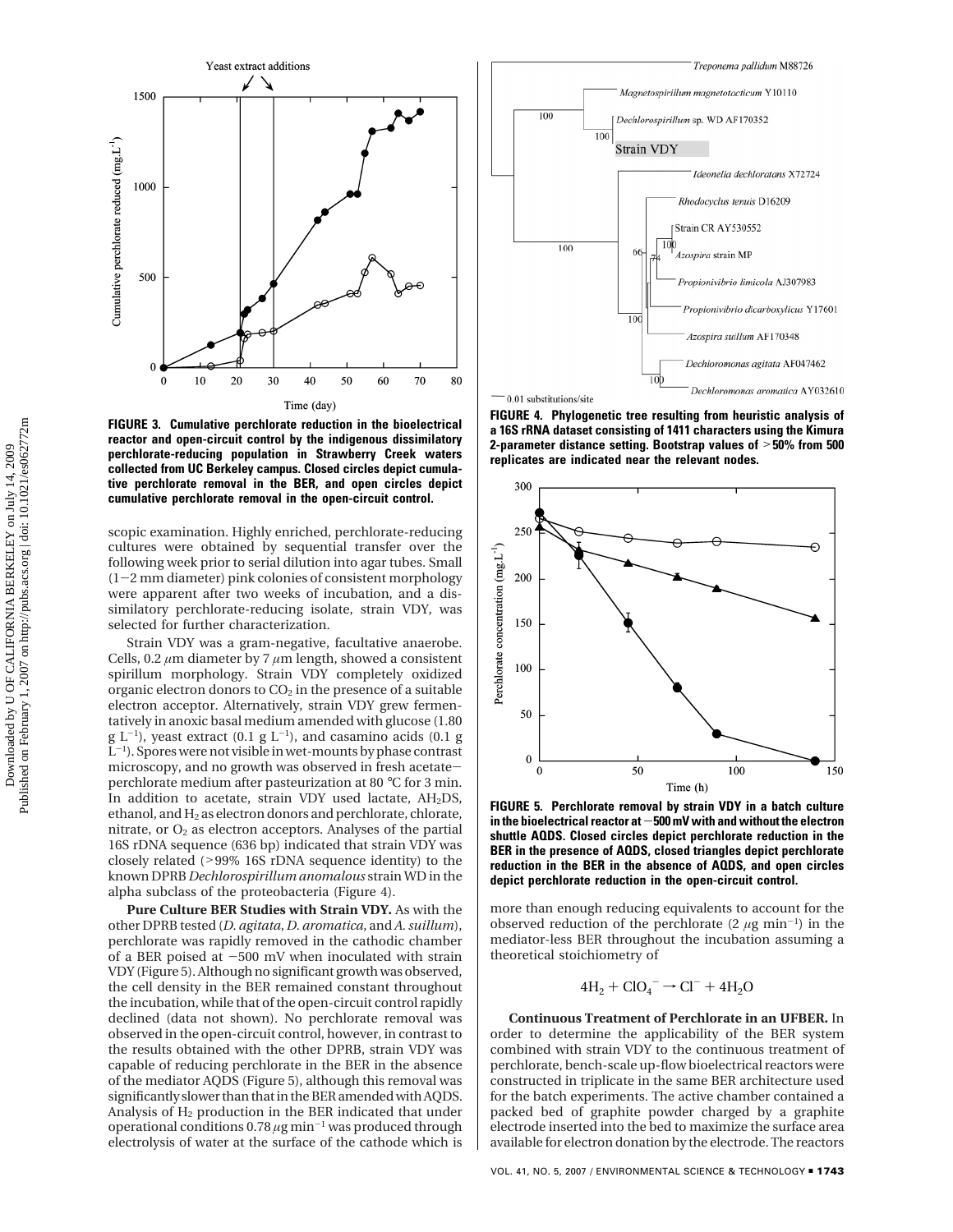

**FIGURE 6. Continuous treatment of a perchlorate-containing simulated wastestream amended with 500** *µ***M AQDS as an electron shuttle in the upflow bioelectrical reactor inoculated with strain VDY. The results depicted are the mean of triplicate determinations. Closed circles depict effluent perchlorate concentrations in the UFBER, and open circles depict effluent perchlorate concentrations in the open-circuit control.**

were inoculated with anaerobic active washed cells of strain VDY previously grown on acetate and perchlorate. To promote establishment of the DPRB culture in the bed and to provide a starting baseline for the closed- and open-circuit reactors, acetate (82 mg  $L^{-1}$ ) was added with strain VDY. AQDS was added at 183 mg  $L^{-1}$  (500  $\mu$ M) to these initial experiments, and the hydraulic loading rate of perchlorate in the influent was initially set at 60 mg  $L^{-1}$  day<sup>-1</sup> for the first 12 days. As expected in response to the acetate injections, perchlorate levels in the effluent of all reactors were negligible for the first 3 days of operation (Figure 6). However, the perchlorate levels in the open-circuit control soon began to rebound to the influent concentration and stabilized at that level for the remainder of the incubation (Figure 6). In contrast, perchlorate was consistently removed throughout the incubation in the closed-circuit reactors, and at least 80% removal efficiency was continuously achieved in each of the reactors for the three weeks of operation (Figure 6). Variations in effluent perchlorate concentration throughout the incubation were due to adjustments of the reactor residence time, which was optimized to 3 days at day 16, corresponding to a volumetric loading rate of 40 mg  $L^{-1}$  day<sup>-1</sup>. After residence time optimization, effluent perchlorate concentrations were consistently below detection for the remainder of the incubation (Figure 6). Furthermore, one of the UFBER replicates was kept operational after the experiment was concluded at day 21, and while there was no concurrent negative control, this reactor successfully maintained nondetectable perchlorate concentrations in the effluent for a further 40 days without any fluctuations in efficiency (data not shown).

While successful for treating perchlorate, the presence of AQDS was not optimal for water treatment as it adds cost to the treatment and would require an additional step to remove it from the treated effluent. Furthermore, headspace gas analysis indicated that significantly more  $H_2$  was produced  $(3.72 \,\mu g \,\text{min}^{-1})$  in the UFBER configuration than in the batch BERs, probably because of the much larger cathodic surface area, which would theoretically provide enough reducing equivalents to reduce all of the perchlorate at a volumetric loading rate of 66 mg  $L^{-1}$  day<sup>-1</sup>. In order to determine the



**FIGURE 7. Comparison of the continuous-flow treatment of perchlorate in the upflow bioelectrical reactor inoculated with strain VDY in the presence and absence of the electron shuttle AQDS. Closed circles depict effluent perchlorate concentrations in the absence of AQDS, closed squares depict effluent perchlorate concentrations in the presence of 1** *µ***M AQDS, and open triangles depict effluent perchlorate concentrations in the open-circuit control.**

necessity of the mediator, several UFBERs were constructed, inoculated with an active perchlorate reducing culture of strain VDY, and amended with 59 mg  $L^{-1}$  acetate as before. An initial perchlorate volumetric loading rate of approximately 60 mg  $L^{-1}$  day<sup>-1</sup> was set. Where necessary, AQDS was added to the influent to give a final concentration of 0.4 mg  $L^{-1}$  (1  $\mu$ M). As predicted, immediate perchlorate removal was apparent in the presence and absence of the AQDS as well as in the open-circuit control because of the initial amendment with acetate. However, the effluent perchlorate content of the open-circuit control rapidly rebounded to levels approaching the influent concentration within 48 h (Figure 7). In contrast, perchlorate removal was consistent both in the presence and absence of AQDS in the closedcircuit UFBERs for the remainder of the operation. Removal efficiencies were essentially identical regardless of the presence or absence of AQDS, and both UFBERs continuously achieved removal efficiencies of greater than 95% (Figure 7), indicating that AQDS was not necessary to achieve effective treatment efficiencies at high loading rates in these reactors.

## **Discussion**

**Electrodes as Electron Donors for Microbial Metabolism.** These studies represent the first demonstration that electrodes can serve as a primary electron donor for microbial perchlorate reduction and have resulted in the isolation and characterization of a novel isolate, *Dechlorospirillum* strain VDY, that can exist stably in the BER for extended treatment periods. Previous studies have similarly demonstrated the use of an electrode as the primary electron donor for the dissimilatory reduction of nitrate by *Geobacter* species (*30*, *31*), fumarate by both *Geobacter* and *Actinobacillus* species (*30*, *32*), hexavalent uranium by *Geobacter* species (*33*), and CO2 by an undefined enrichment (*31*). Furthermore, electrochemical reduction of soluble iron by a cathode has also been shown to support growth and  $CO<sub>2</sub>$  fixation by the ironoxidizing *Acidithiobacillus* species (*34*, *35*). In contrast to those studies, however, electrochemically generated  $H_2$ through the electrolysis of water at the cathode surface is likely to play a role in the microbial reduction of perchlorate observed in our BER's amended with strain VDY in the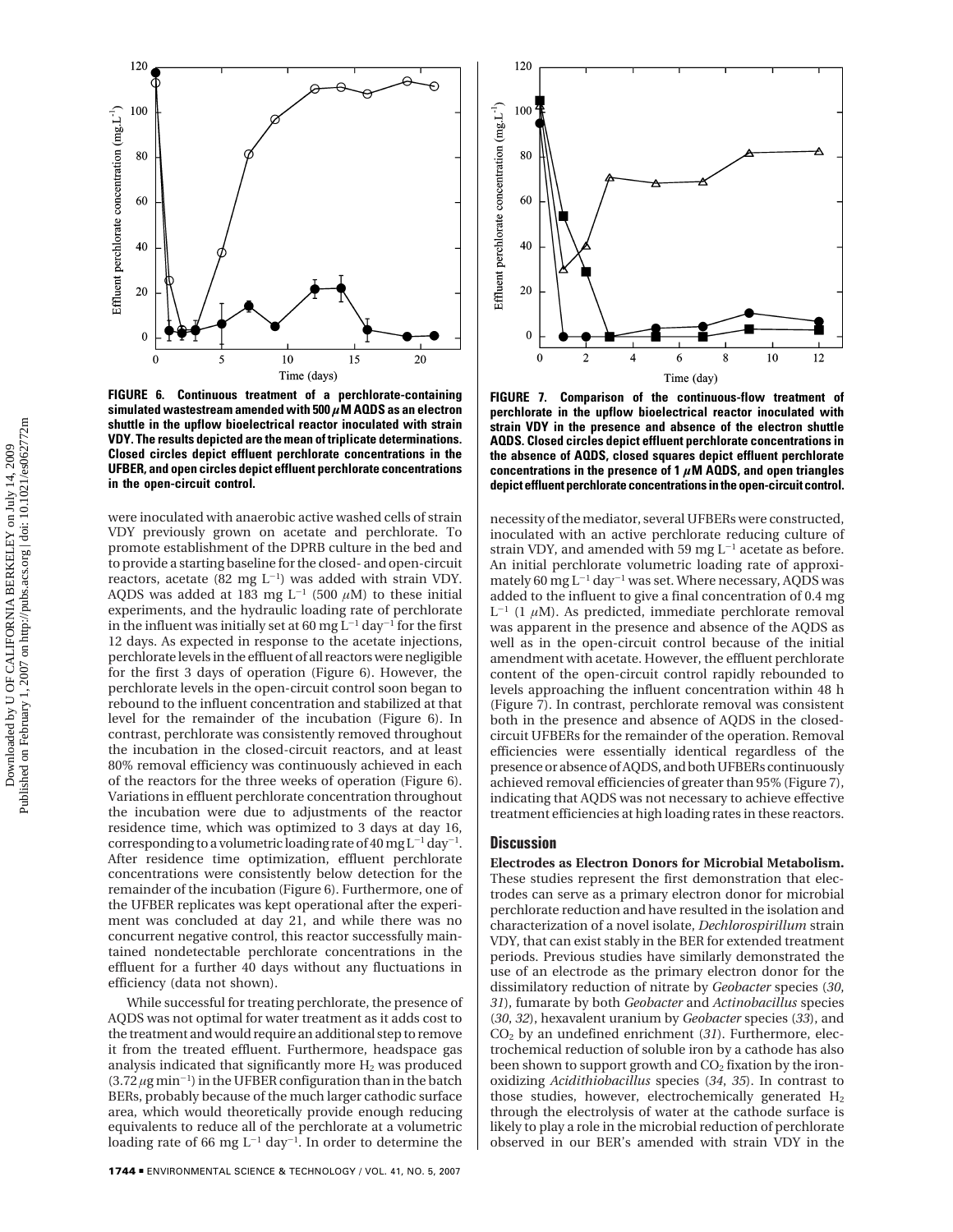absence of AQDS. This may also explain the conflicting results obtained with strain VDY and the other DPRB tested in this study, none of which could reduce perchlorate in the BER in the absence of AQDS. This is because  $H_2$  is not utilized as an electron donor by the *Dechloromonas* or *Azospira* species tested in this study (*24*, *<sup>36</sup>*-*38*) while, in contrast, physiological characterization revealed that strain VDY could readily use  $H_2$  as an electron donor for respiration.

However, other alternatives to  $H_2$  mediation may also exist. The previous*Geobacter-*based studies showed members of this genus were able to directly access electrons off the electrode surface (*30*) without the need for electrolytically produced H2. *Geobacter* species are similarly known to pass electrons directly onto an anodic surface in the absence of electron shuttling compounds when oxidizing organic electron donors (*39*). Whether or not these organisms use a reversal of a single pathway to mediate these contrasting electron transfers is unknown. Additionally, microbially produced electron shuttles have also been shown to play an important role in electron transfer in the anodic chamber of microbial fuel cells (*40*). While strain VDY has been shown to utilize hydrogen for the reduction of perchlorate, the possibility still exists that it may also utilize electrons directly from the electrode surface or produce an electron shuttling compound to further supplement its metabolism of perchlorate in the cathodic chamber, and this represents an important future direction for this research. Regardless of the mechanism of electron transfer off the electrode surface, the removal of AQDS or any other additional organic carbon source from the BER system is advantageous for treatment cost-effectiveness as well as effluent water quality.

**Reactor Effectiveness.** The results obtained in this study indicate that the stimulation of microbial perchlorate reduction in the UFBER is already competitive with existing state of the art bioreactors without any electrochemical optimization. Current high-throughput treatment of concentrated perchlorate wastestreams is over 400 mg  $L^{-1}$  day<sup>-1</sup> (41); however, average volumetric loads are one tenth of that. The UFBER in this study showed consistent removal of 60 mg  $L^{-1}$ reactor volume day-1, without addition of a chemical electron donor. This is significant given the inherent inefficiencies of the H-style electrochemical cell employed for these studies. The limitations to microbial stimulation stem from high internal resistance that can be overcome easily with design modifications already in use for a variety of microbial fuel cell (MFC) technologies. These modifications included increased cation-specific membrane surface area or removal of the cation-specific membrane altogether, as well as decreased distances between the anode and cathode. Given the order of magnitude improvements in power production from these types of modifications in MFCs (*42*), it would be expected that similar modifications would improve UFBER performance for perchlorate treatment.

**Significance.** The results presented here indicate that microbial perchlorate reduction can be coupled to the removal of electrons off the surface of an electrode. This has important implications with regard to the continuous longterm treatment of perchlorate-contaminated waters and wastestreams. Although previous studies have resulted in the development of various alternative bioreactor designs (*13*), all of these are limited by the requirement for a continuous addition of a suitable chemical electron donor. Because microbial perchlorate reduction is generally inhibited by the presence of  $O_2$  and to some extent nitrate (29, 43), excess electron donor must be added to biologically remove these components from reactor influents prior to the stimulation of perchlorate reduction. Such additions must be carefully monitored to prevent the presence of residual labile electron donor in the reactor effluent which may result in biofouling of distribution systems and the formation of trihalomethanes (*14*, *15*). This is especially true if the total electron accepting capacity of the perchlorate present in the contaminated stream is small relative to that of the nitrate and dissolved  $O<sub>2</sub>$  content which is the case for most contaminated waters (*9*). Bioelectrical reduction at the cathode surface overcomes many of these issues because no chemical electron donor is added to the bioreactor.

In conclusion, the results presented here demonstrate the exciting potential for the application of bioelectrical reduction for the treatment of perchlorate contamination without many of the limitations normally associated with bioreactor-based processes.

#### **Acknowledgments**

The authors wish to acknowledge Ms. Susan M. O'Connor and Mr. David C. Coates for advice in the design and operation of the BER. Funding for this work was provided to JDC through the DOE Laboratory Directed Research and Development (LDRD) program.

## **Literature Cited**

- (1) Stanbury, J. B.; Wyngaarden, J. B. Effect of perchlorate on the human thyroid gland. *Metabolism* **<sup>1952</sup>**, *<sup>1</sup>*, 533-539.
- (2) Wolff, J. Perchlorate and the thyroid gland. *Pharmacol. Rev.* **<sup>1998</sup>**, *<sup>50</sup>*, 89-105.
- (3) Clark, J. J. J. Toxicology of perchlorate. In *Perchlorate in the Environment*; Urbansky, E. T., Ed.; Kluwer Academic/Plenum: New York, 2000.
- (4) Motzer, W. E. Perchlorate: problems, detection, and solutions. *Environ. For.* **<sup>2001</sup>**, *<sup>2</sup>*, 301-311.
- (5) Urbansky, E. T. Perchlorate chemistry: implications for analysis and remediation. *Biorem. J.* **<sup>1998</sup>**, *<sup>2</sup>*, 81-95.
- (6) Urbansky, E. T. Perchlorate as an environmental contaminant. *Environ. Sci. Pollut. Res.* **<sup>2002</sup>**, *<sup>9</sup>*, 187-192.
- (7) Wallace, W.; Ward, T.; Breen, A.; Attaway, H. Identification of an anaerobic bacterium which reduces perchlorate and chlorate as *Wolinella succinogenes*. *J. Ind. Microbiol*. **<sup>1996</sup>**, *<sup>16</sup>*, 68-72.
- Urbansky, E. T.; Brown, S. K. Perchlorate retention and mobility in soils. *J. Environ. Monit.* **<sup>2003</sup>**, *<sup>5</sup>*, 455-462.
- (9) Coates, J. D.; Achenbach, L. A. Microbial perchlorate reduction: rocket fuelled metabolism. *Nat. Rev. Microbiol.* **<sup>2004</sup>**, *<sup>2</sup>*, 569- 580.
- (10) Coates, J. D.; Achenbach, L. A. The microbiology of perchlorate reduction and its bioremediative application. In *Perchlorate, Environmental Occurrence, Interactions, and Treatment*; Gu, B., Coates, J. D., Eds.; Springer Publishers: New York, 2006.
- (11) Coates, J. D.; Michaelidou, U.; Bruce, R. A.; O'Connor, S. M.; Crespi, J. N.; Achenbach, L. A. The ubiquity and diversity of dissimilatory (per)chlorate-reducing bacteria. *Appl. Environ. Microbiol.* **<sup>1999</sup>**, *<sup>65</sup>*, 5234-5241.
- (12) Brown, J. C.; Anderson, R. D.; Min, J. H.; Boulos, L.; Prasifka, D.; Juby, G. J. G. Fixed bed biological treatment of perchloratecontaminated drinking water. *J. Am. Water Works Assoc.* **2005**, *<sup>97</sup>*, 70-81.
- (13) Xu, J.; Song, Y.; Min, B.; Steinberg, L.; Logan, B. E. Microbial degradation of perchlorate: principles and applications. *Environ. Eng. Sci.* **<sup>2003</sup>**, *<sup>20</sup>*, 405-422.
- (14) Rook, J. J. Haloforms in drinking water. *J. Am. Water Works Assoc.* **<sup>1976</sup>**, *<sup>68</sup>*, 168-172.
- (15) Bellar, T. A.; Lichtenberg, J. J.; Kroner, R. C. Occurrence of organohalides in chlorinated drinking waters.*J. Am. Water Works Assoc.* **<sup>1974</sup>**, *<sup>66</sup>*, 703-706.
- (16) Nerenberg, R.; Rittmann, B. E. Hydrogen-based, hollow-fiber membrane biofilm reactor for reduction of perchlorate and other oxidized contaminants. *Water Sci. Technol.* **<sup>2004</sup>**, *<sup>49</sup>*, 223-230.
- (17) Logan, B. E.; LaPoint, D. Treatment of perchlorate- and nitratecontaminated groundwater in an autotrophic, gas phase, packed-bed bioreactor. *Water Res.* **<sup>2002</sup>**, *<sup>36</sup>*, 3647-3653.
- (18) Chapelle, F. H. *Ground-water microbiology and geochemistry*; John Wiley and Sons: New York, 1993.
- (19) Brown, C. J.; Coates, J. D.; Schoonen, M. A. Localized sulfatereducing zones in a coastal plain aquifer. *Ground Water* **1999**, *<sup>37</sup>*, 505-516.
- (20) Siegal, D. I.; McFarland, W. E.; Byrnes, T. R. *Geochemical implications of mineral scaling in remediation equipment*;